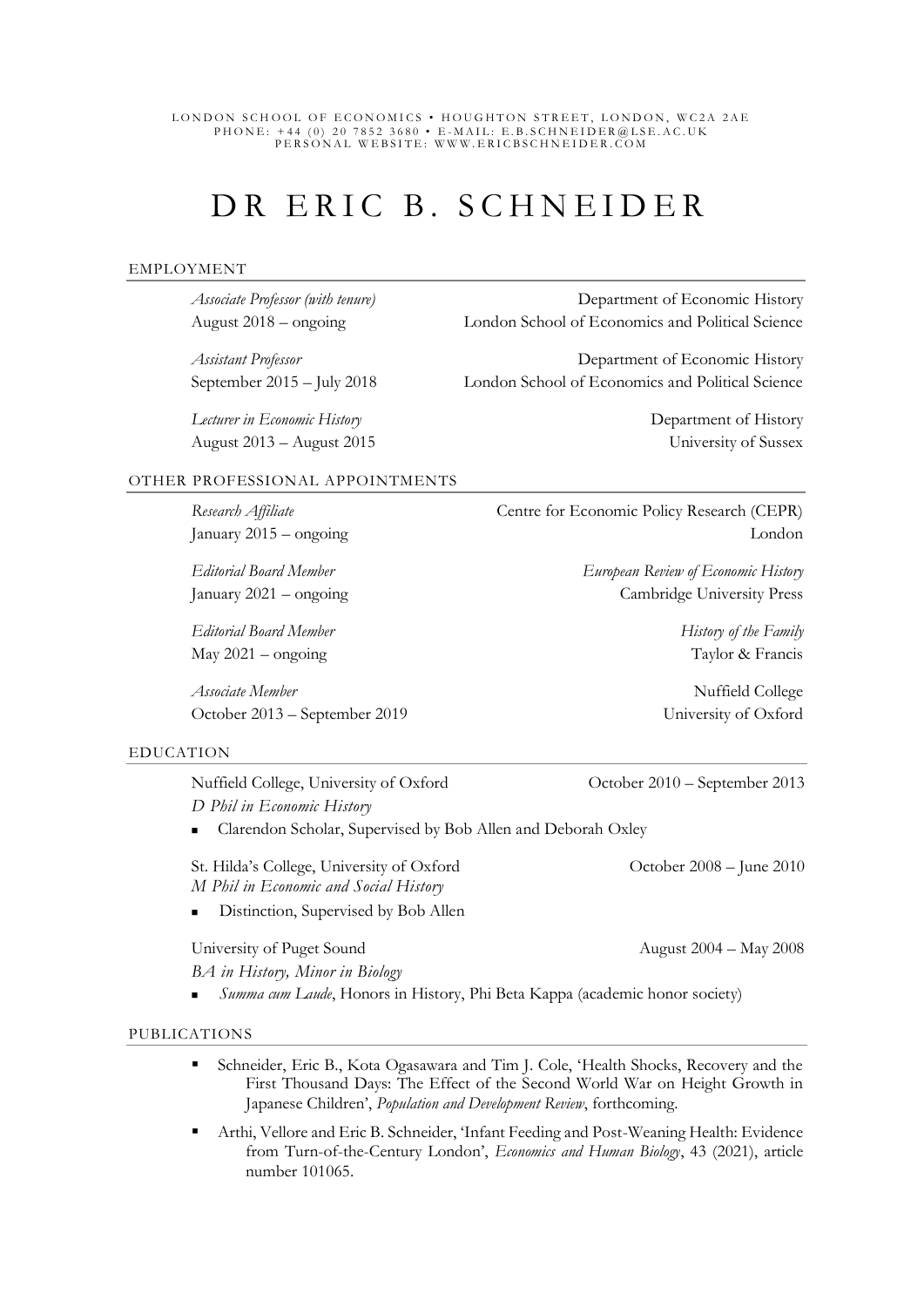- Gao, Pei, and Eric B. Schneider, 'The Growth Pattern of British Children, 1850-1975', *Economic History Review*, 74, no. 2 (2021), pp. 341-371.
- Schneider, Eric B., 'Collider Bias in Economic History Research', *Explorations in Economic History*, 78, no. 1 (2020), article number 101356.
- Schneider, Eric B., 'Sample-Selection Biases and the Historical Growth Pattern of Children', *Social Science History*, 44, no. 3 (2020), pp. 417-444.
- Ogasawara, Kota, Ian Gazeley and Eric B. Schneider, 'Nutrition, Crowding and Disease among Low-income Households in Tokyo in 1930', *Australian Economic History Review*, 60, no. 1 (2020), pp. 73-104.
- de la Croix, David, Eric B. Schneider and Jacob Weisdorf, 'Childlessness, Celibacy and Net Fertility in Pre-Industrial England: The Middle-class Evolutionary Advantage', *Journal of Economic Growth*, 24, no. 3 (2019), pp. 223-256.
- Schneider, Eric B., and Kota Ogasawara, 'Disease and Child Growth in Industrialising Japan: Critical Windows and the Growth Pattern', *Explorations in Economic History*, 69, no. 1 (2018), pp. 64-80.
- Kramer, Michael R., Eric B. Schneider, Jennifer B. Kane, Claire Margerison-Zilko, Jessica Jones-Smith, Katherine King, Pamela Davis-Kean and Joseph G. Grzywacz, 'Getting Under the Skin: Children's Health Disparities as Embodiment of Social Class', *Population Research and Policy Review*, 36, no. 5 (2017), pp. 671-697.
- Schneider, Eric B., 'Fetal Health Stagnation: Have Health Conditions *in Utero* Improved in the US and Western and Northern Europe over the past 150 years?', *Social Science & Medicine*, 179 (2017), pp. 18-26.
- Schneider, Eric B., 'Children's Growth in an Adaptive Framework: Explaining the Growth Patterns of American Slaves and other Historical Populations', *Economic History Review*, 70, no. 1 (2017), pp. 3-29.
- Schneider, Eric B., 'Health, Gender and the Household: Children's Growth in the Marcella Street Home, Boston, MA and the Ashford School, London, UK', *Research in Economic History*, 30 (2016), pp. 277-361.
- Hanson, Mark, Torvid Kiserud, Gerard H. A. Visser, Peter Brocklehurst and Eric B. Schneider, 'Optimal fetal growth: a misconception?', *American Journal of Obstetrics and Gynecology*, 213, no. 3 (2015), pp. 332-34.
- Allen, Robert C., Tommy E. Murphy, and Eric B. Schneider, 'Una de cal y otra de arena: Building Comparable Real Wages in a Global Perspective', *Revista de Historia Económica*, 33, no. 1 (2015), pp. 61-75.
- Schneider, Eric B., 'Prices and Production: Agricultural Supply Response in Fourteenth-Century England', *Economic History Review*, 67, no. 1 (2014), pp. 66-91.
- Schneider, Eric B., 'Inescapable Hunger?: Energy Cost Accounting and the Costs of Digestion, Pregnancy and Lactation', *European Review of Economic History*, 17, no. 3 (2013), pp. 340-363.
- Schneider, Eric B., 'Real Wages and the Family: Adjusting Real Wages to Changing Demography in Pre-Modern England', *Explorations in Economic History*, 50, no. 1 (2013), pp. 99-115.
- Allen, Robert C., Tommy E. Murphy, and Eric B. Schneider, 'The Colonial Origins of Divergence in the Americas: A Labour Market Approach', *Journal of Economic History*, 72, no. 4 (2012), pp. 863-894.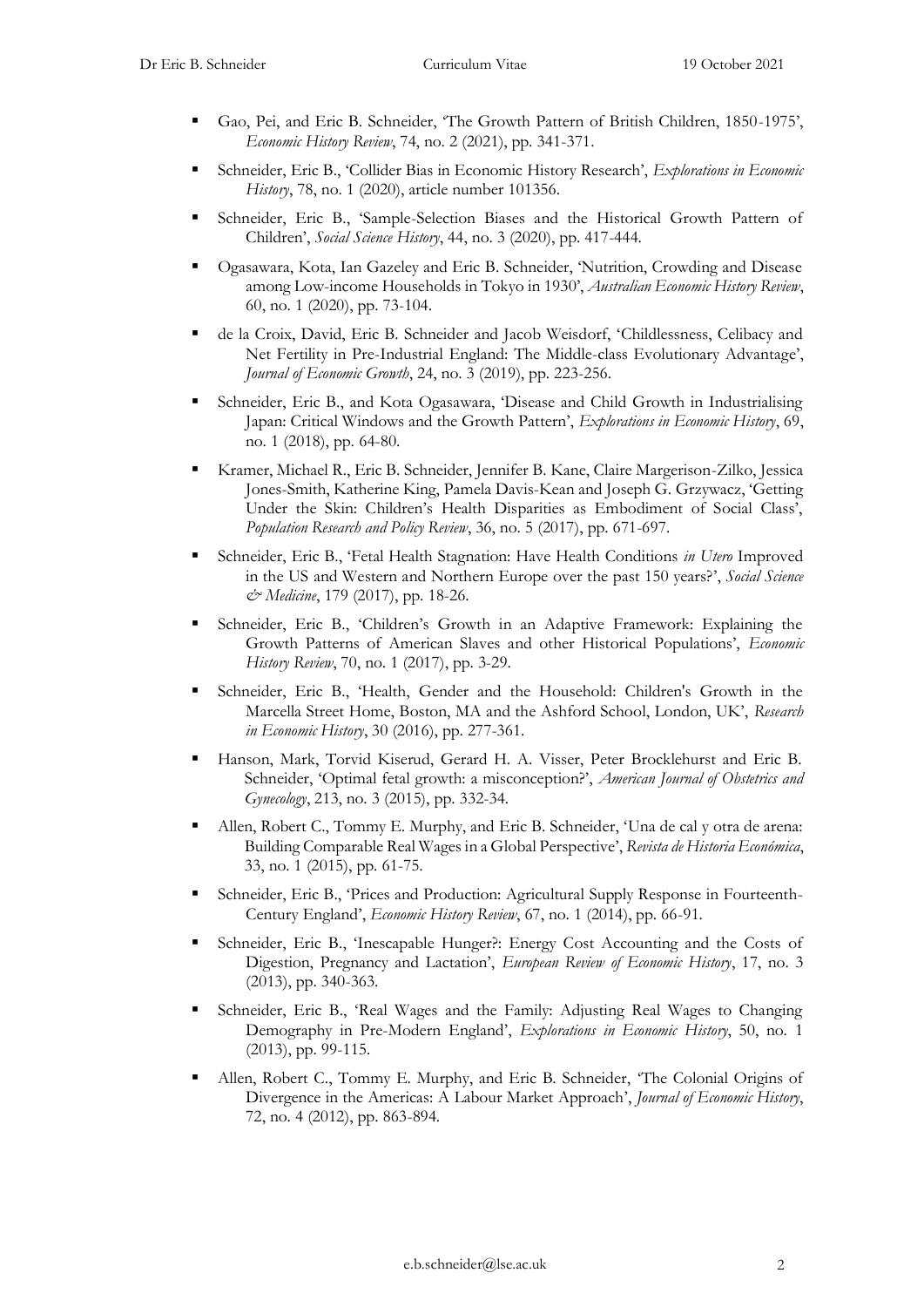#### WORKING PAPERS/SUBMITTED PAPERS

- 'The Effect of Nutritional Status on Historical Infectious Disease Morbidity: Evidence from the London Foundling Hospital, 1892-1919', *CEPR Discussion Paper*, no. 16361 (2021).
- 'Evaluating the Effectiveness of Yield-raising Strategies in Medieval England', *Oxford Economic and Social History Working Paper*, no. 90 (2011).

#### RESEARCH IN PROGRESS

- 'Worldwide Historical Child Stunting since the mid-nineteenth Century' with 50 academic collaborators representing 36 countries
- 'Child Stunting and the Growth Pattern of Children in the Long Run'
- 'Child Morbidity and Health in Historic London: Evidence from the Foundling Hospital, 1897-1915
- 'Smallpox, Vaccination and Stillbirths in Sweden, 1750-1850' with Sören Edvinsson and Kota Ogasawara

#### POLICY BRIEFS/CONFERENCE REPORTS

- 'Stunting: Past, Present, Future', Policy Brief and Conference Report (2018). [https://doi.org/10.21953/lse.9teyst78nhxh.](https://doi.org/10.21953/lse.9teyst78nhxh)
- 'Beyond Birth Weight: Measuring Early Life Health Conditions Past, Present and Future', with Mark Hanson, Conference Report (2015). https://goo.gl/ylutZi.

#### RESEARCH GRANTS/FUNDING

- STICERD Research Grant,  $\frac{1}{4}$ ,965 for the project 'Long-Run Trends in Child Stunting around the World' June 2020
- $\blacksquare$  LSE Archives in Teaching Fund,  $f$ 5,455 for the project 'Integrating LSE Archives into EH237 Teaching' October 2018
- **EXECUTE:** LSE HEIF5 Fund,  $f24,650$  for conference on 'Stunting: Past, Present and Future' held in September 2017
- **ESRC** Future Research Leader Grant (ES/L010267/1), a three-year award of  $\ell$ ,306,961 on 'Children's Growth during a Long-run Health Transition: Britain in International Perspective, 1850-1995' October 2014 to March 2018
- Wellcome Trust Medical Humanities Small Grant, £5,000 for Beyond Birth Weight Workshop October 2014
- Economic History Association Arthur H. Cole Grant, \$5,000 to fund transcription of medical records of the London Foundling Hospital April 2014
- **Economic History Society Conference and Initiative Fund, £2,000 for Beyond Birth** Weight Workshop October 2014
- **Exercise 1** International Society for the Developmental Origins of Health and Disease (DOHaD) workshop fund, £500 for Beyond Birth Weight Workshop October 2014
- Santander Travel grant,  $f_{1,000}$  for research in Argentina April 2011
- Economic History Society Graduate Student Research Travel Grant, £500 March 2011
- Clarendon Scholarship providing full funding for D Phil study at Nuffield College, University of Oxford April 2010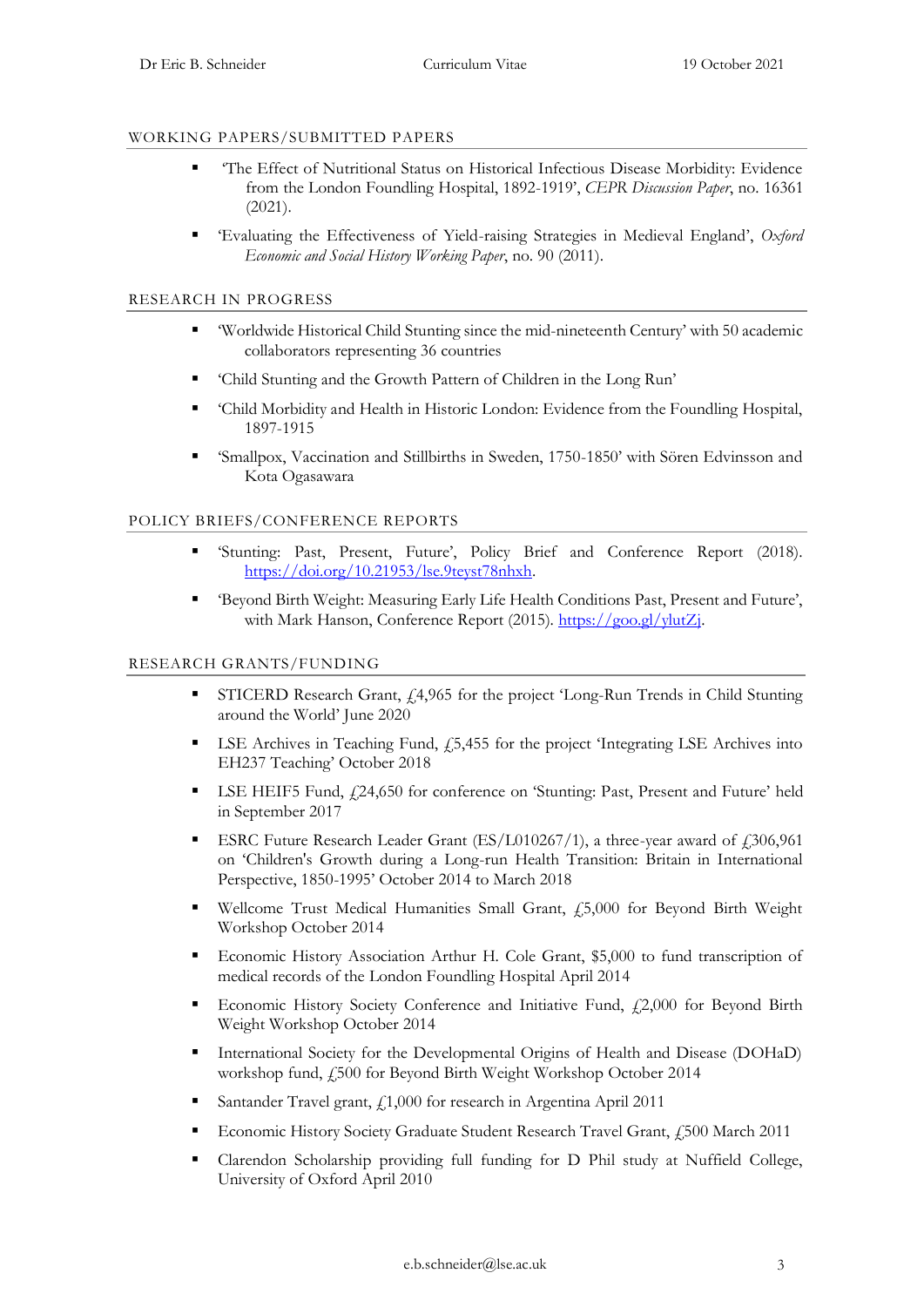#### AWARDS AND HONORS RECEIVED

- Sir Timothy Coghlan Prize for the best paper published in the *Australian Economic History Review* in 2020 February 2021
- Excellence in Refereeing Award, *Australian Economic History Review* February 2021
- **EXCEL Excellence in Education Award July 2019**
- **EXE** Student-Led Teaching Excellence Award: Winner in the category of Research Guidance and Support May 2018
- **EXECUTE:** LSE Teaching Promotion Award March 2018
- LSE Student-Led Teaching Excellence Award: Highly Commended in the category of Research Guidance and Support May 2017
- T. S. Ashton Prize 2015 for the best paper published in the *Economic History Review* by a scholar within five years of their PhD March 2015
- Finalist for the European Historical Economics Society's Gino Luzzatto Prize for the best PhD dissertation on the economic history of Europe September 2015
- **EXECUTE:** Finalist for the Economic History Association's Gerschenkron Dissertation Prize for best economic history dissertation written about a non-American topic September 2014
- Ken Dev Book Prize in the History of Medicine for the best doctoral thesis in the history of medicine in 2013-14, awarded June 2014
- New Researcher Prize for the best paper presented in a new researcher session at the Economic History Society Annual Meeting, University of York April 2013
- **Exercise Feinstein Prize for highest mark on a masters dissertation in Economic and Social History,** University of Oxford May 2011

#### INVITED KEYNOTE LECTURES

- 'The Growth Pattern as a Window to Child Health in the Past' at the Measuring Wellbeing in the Past Workshop at the University of Utrecht November 2019
- 'New Frontiers in Anthropometric History: Biological Theory, Children's Growth and Longitudinal Analysis' at the Health and Welfare in the Long Run Workshop at the University of Groningen June 2016

#### PAPER PRESENTATIONS

- 2021 (some forthcoming)
	- o Economic History Review Workshop: Health
	- o Virtual Height and Later Life Outcomes Conference
	- o Virtual Economic History Society Conference
	- o Virtual Conference Celebrating Deborah Oxley
	- o Virtual British Society for Population Studies Conference
	- o Virtual Conference on New data for the new challenges of population and society
	- o Seminars at LSE, Yale University and University of Cambridge
- 2020
	- o NYUAD/CEPR Economic History Conference Abu Dhabi
	- o European Social Science History Conference Leiden (cancelled)
	- o Economic History Society Conference Oxford (cancelled)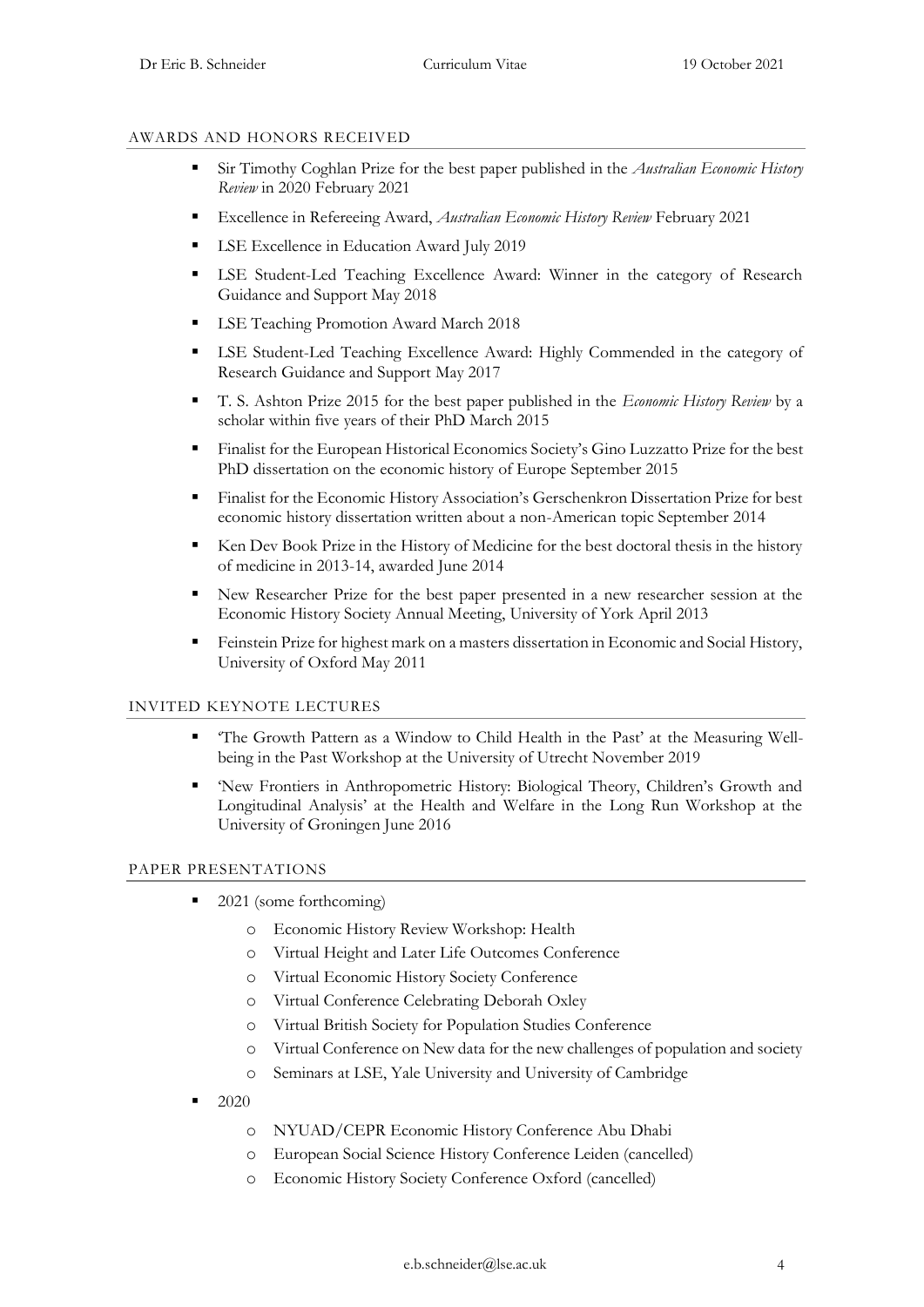- o Seminars at Paris Sorbonne and LSE
- 2019
	- o All-UC APEBH Meeting Pasadena
	- o LSE Historical Economic Demography Workshop
	- o European Historical Economics Society Meeting Paris
	- o Measuring Well-being in the Past Workshop Utrecht
	- o Seminars at the LSE and the Universities of Liverpool and Oxford
- 2018
	- o Conference in Honour of Jane Humphries Oxford
	- o British Society for Population Studies Conference Winchester
- 2017
	- o American Historical Association Annual Meeting Denver
	- o NYUAD/CEPR Workshop on Drivers of Economic Divergence Abu Dhabi
	- o Economic History Society Conference London
	- o Fifth CEPR Economic History Symposium London
	- o World Congress of Cliometrics Strasbourg
	- o European Historical Economics Society Meeting Tuebingen
	- o Stunting: Past, Present and Future Conference London (organizer)
	- o Seminars at Hitotsubashi University and University of Barcelona
- 2016
	- o NYUAD/CAGE/CEPR Economic History Conference Abu Dhabi
	- o Center for the Study of African Economies Conference Oxford
	- o Sowing the Seeds Medieval Economic History Workshop Cambridge
	- o Local Population Studies Meeting Oxford
	- o Food and Nutrition in 19th and 20th Century Europe Conference Brighton
	- o Health and Welfare in the Long Run Workshop Groningen
	- o History of Paediatrics Autumn Conference Greenwich
	- o European Society of Historical Demography Conference Leuven
	- o Economics and Human Biology Conference Tuebingen
	- o Seminars at the LSE, Oxford and Universitá Bocconi
- 2015
	- o Economic History Society Conference Wolverhampton
	- o NBER Cohort Studies Meeting Boston
	- o Third CEPR Economic History Symposium Oslo
	- o European Historical Economics Society Meeting Pisa
	- o International Commission for Research into European Food History Symposium Copenhagen
	- o Ninth World Congress: Developmental Origins of Health and Disease Cape Town
	- o Health and Skill Formation Workshop Colchester
	- o Seminars at the Universities of Cambridge and Louvain
- 2014
	- o Center for the Study of African Economies Oxford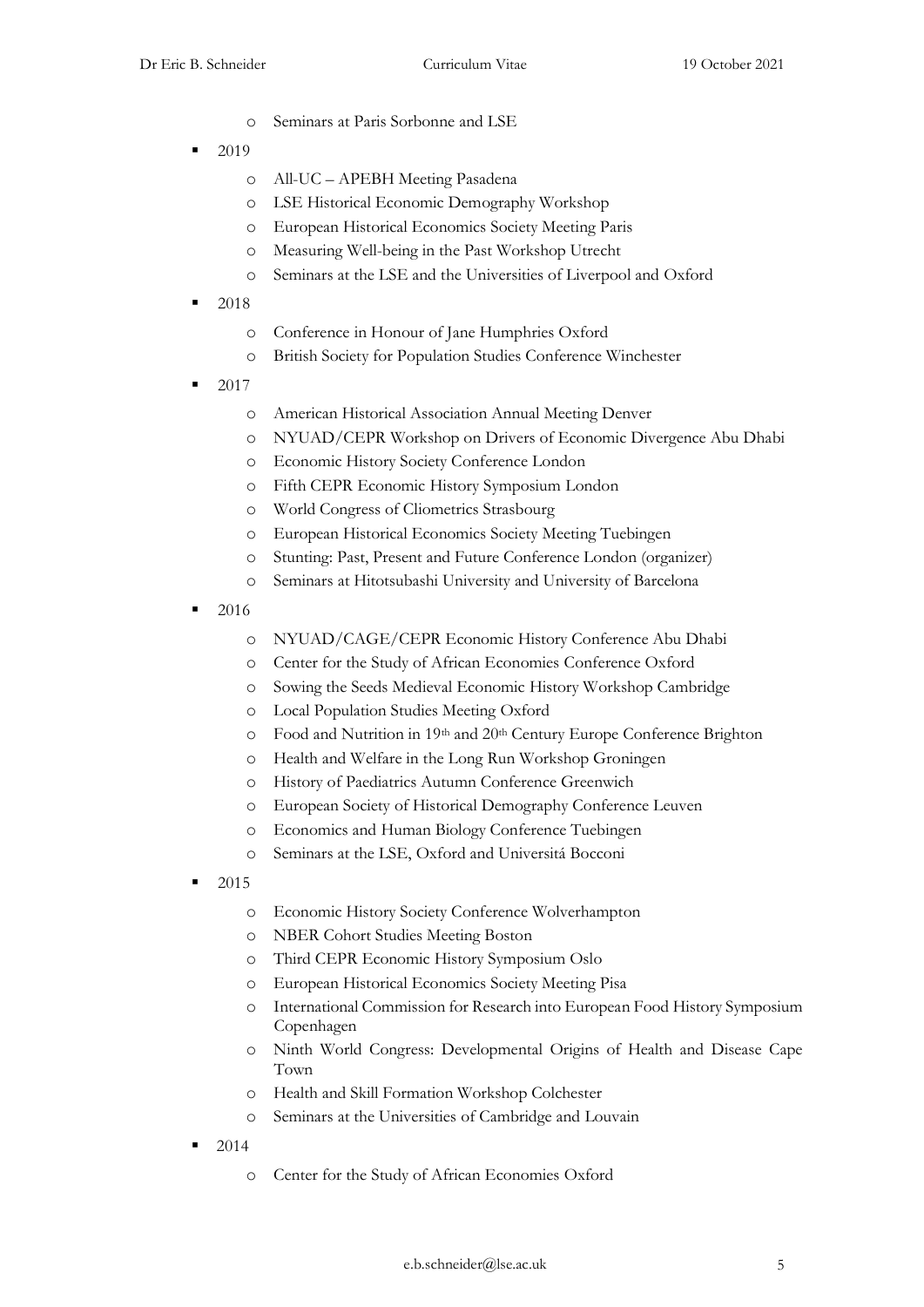- o Economic History Society Conference Warwick
- o European Social Science History Conference Vienna
- o Bob Allen's Retirement Conference Oxford (organizer)
- o Economic History Association Annual Meeting Columbus
- o Beyond Birth Weight Workshop Brighton (organizer)
- o Seminars at the University of Sussex, Umea, Gothenburg, Southern Denmark and Queen's University Belfast
- 2013
	- o Economic History Society Conference York
	- o World Congress of Cliometrics Honolulu
	- o European Historical Economics Society Congress London
	- o Sussex Global Inequality and Poverty History Conference
	- o Essex Migration FRESH Meeting
	- o Seminars at the Institute for Historical Research London, the LSE, Cambridge and the University of Sussex
- 2012
	- o Economic History Association Meeting Vancouver
	- o Real Wage Workshop Amsterdam
	- o London FRESH Meeting
	- o History of Health and Healing Workshop Dublin
	- o Seminars at the Universities of Lund, Cambridge, Tuebingen, Oxford and Utrecht
- 2011
	- o Quantitative Agricultural History Workshop Zaragoza
	- o Household Decision Making in History Workshop Oxford
	- o Two seminar presentations at the University of Oxford
- 2010
	- o Seminar presentations at the Universities of Oxford, Cambridge and the LSE

#### OTHER WRITINGS/PUBLICATIONS

- Dissertation summary, *Journal of Economic History*, 75, no. 2 (2015), pp. 558-62.
- **•** Review of the periodical literature on living standards and demography in Continental Europe since 1700 published in 2013, *Economic History Review* (2015), pp. E1-E45.
- Book review of Roderick Floud, Robert W. Fogel, Bernard Harris and Sok Chul Hong, *The Changing Body*, in *Continuity and Change*, 28, no. 2 (2013), pp. 318-320.
- Book review of Joyce Burnette's *Gender, Work and Wages in Industrial Revolution Britain*, in *Technology and Culture*, 52 (2011), pp. 195-6.
- D Phil Dissertation Title 'Studies in Historical Living Standards and Health: Integrating the Household and Children into Historical Measures of Living Standards and Health'
- M Phil Dissertation Title 'Weather, Grain Yields, Prices, and Manorial Economic Strategies in Fourteenth-century England: An Econometric Approach'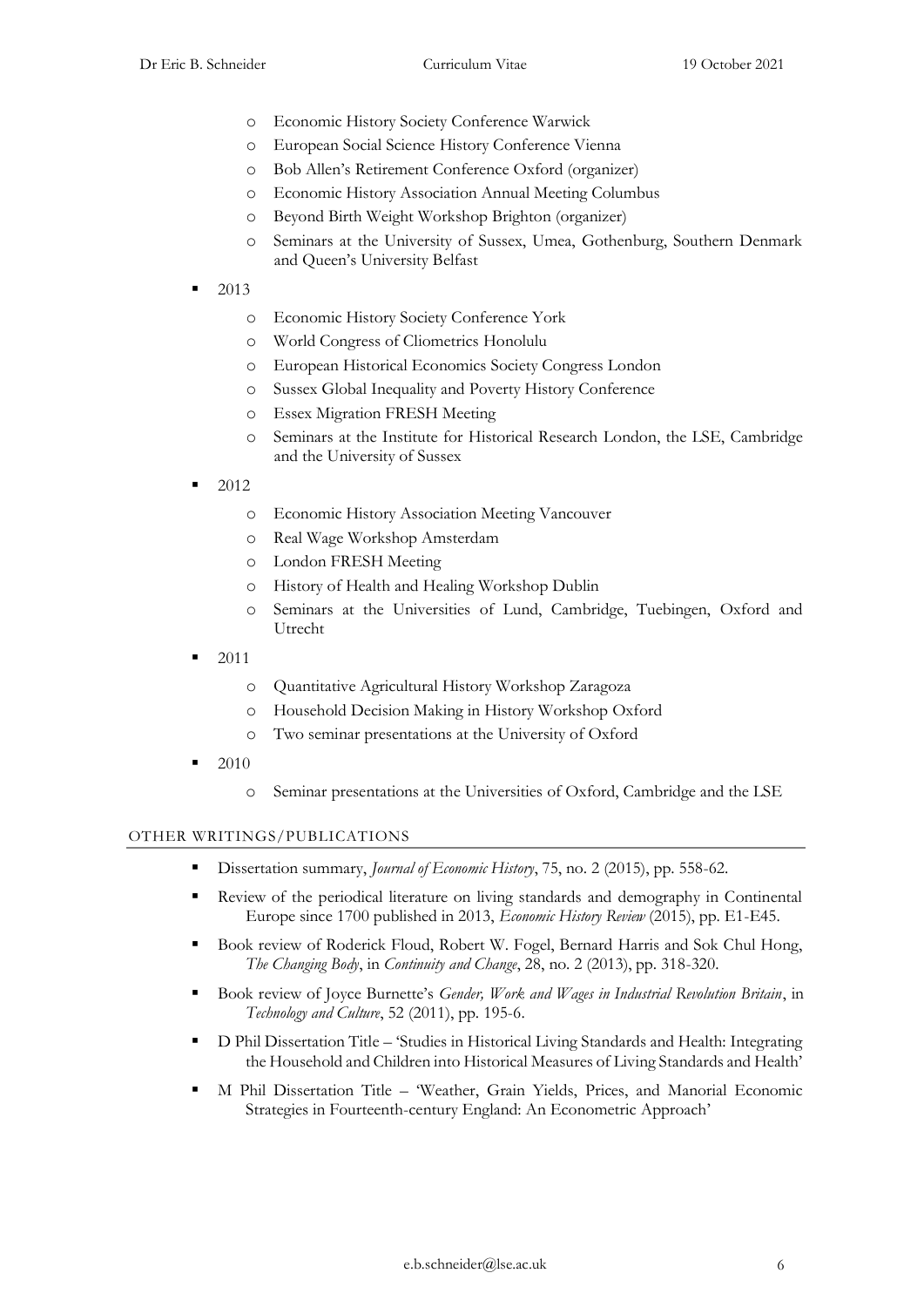#### CONFERENCE/WORKSHOP ORGANIZATION

| Economic History Society Annual Conference                                                                | Chair of Conference Committee - 2020 (cancelled), 2021(online), 2022 (Cambridge)                                                                                                         |
|-----------------------------------------------------------------------------------------------------------|------------------------------------------------------------------------------------------------------------------------------------------------------------------------------------------|
| Annual LSE Historical Economic Demography Workshop<br>Workshops 2019-2021, co-organized with Neil Cummins | London School of Economics                                                                                                                                                               |
| <b>Stunting: Past, Present and Future</b><br>7-8 September 2017                                           | London School of Economics                                                                                                                                                               |
|                                                                                                           | Beyond Birth Weight Workshop: Measuring Early Life Health Past, Present and Future<br>24-25 October 2014, co-organized with Mark Hanson (Southampton) University of Sussex               |
| Conference for Bob Allen in Honour of his Retirement<br>31 May 2014                                       | Nuffield College, University of Oxford                                                                                                                                                   |
| CONFERENCE SESSION ORGANIZATION                                                                           |                                                                                                                                                                                          |
| 25-30 July 2022                                                                                           | Worldwide Child Stunting and Human Well-being since the Nineteenth Century (double session)<br>World Economic History Conference, Paris                                                  |
| Health Transition: Causes and Consequences (double session)<br>25-30 July 2022, with Kris Inwood          | World Economic History Conference, Paris                                                                                                                                                 |
| 6-9 April 2021                                                                                            | Child Stunting and Health in the Twentieth and Twenty-First Centuries<br>Virtual Economic History Society Conference                                                                     |
| 5-7 April 2019                                                                                            | Anthropometric History, Mortality, and Sanitation and Mortality (three sessions)<br>Economic History Society Conference, Belfast                                                         |
|                                                                                                           | Unequal Biology: What can Anthropometric Measures tell us about Health Inequality in History<br>5-8 January 2017, with Amilcar Challu American Historical Association Conference, Denver |
| EXTERNAL GRANT ADVISORY BOARDS                                                                            |                                                                                                                                                                                          |
|                                                                                                           | Birth weights as a mirror of (maternal) living standards in Lausanne, 1905-1925                                                                                                          |
| PI: Kaspar Staub, 2021-2014                                                                               | University of Zurich                                                                                                                                                                     |
| PIs: Jan Kok, France Portrait, 2016-2021                                                                  | Giants of the Modern World: A new history of heights and health in The Netherlands, 1811-1940<br>Radboud University, The Netherlands                                                     |
| SERVICE (PROFESSIONAL)                                                                                    |                                                                                                                                                                                          |

- **Economic History Society** 
	- o Chair of the Conference Committee and Member of the Executive Committee (ex officio) April 2019 – ongoing
	- o Member of the Conference Committee April 2018 ongoing
	- o Member of the PhD Bursary Selection Committee May 2018 July 2020
	- o Elected member of council April 2016 ongoing
- **European Historical Economics Society** 
	- o Elected trustee of the society January 2020 ongoing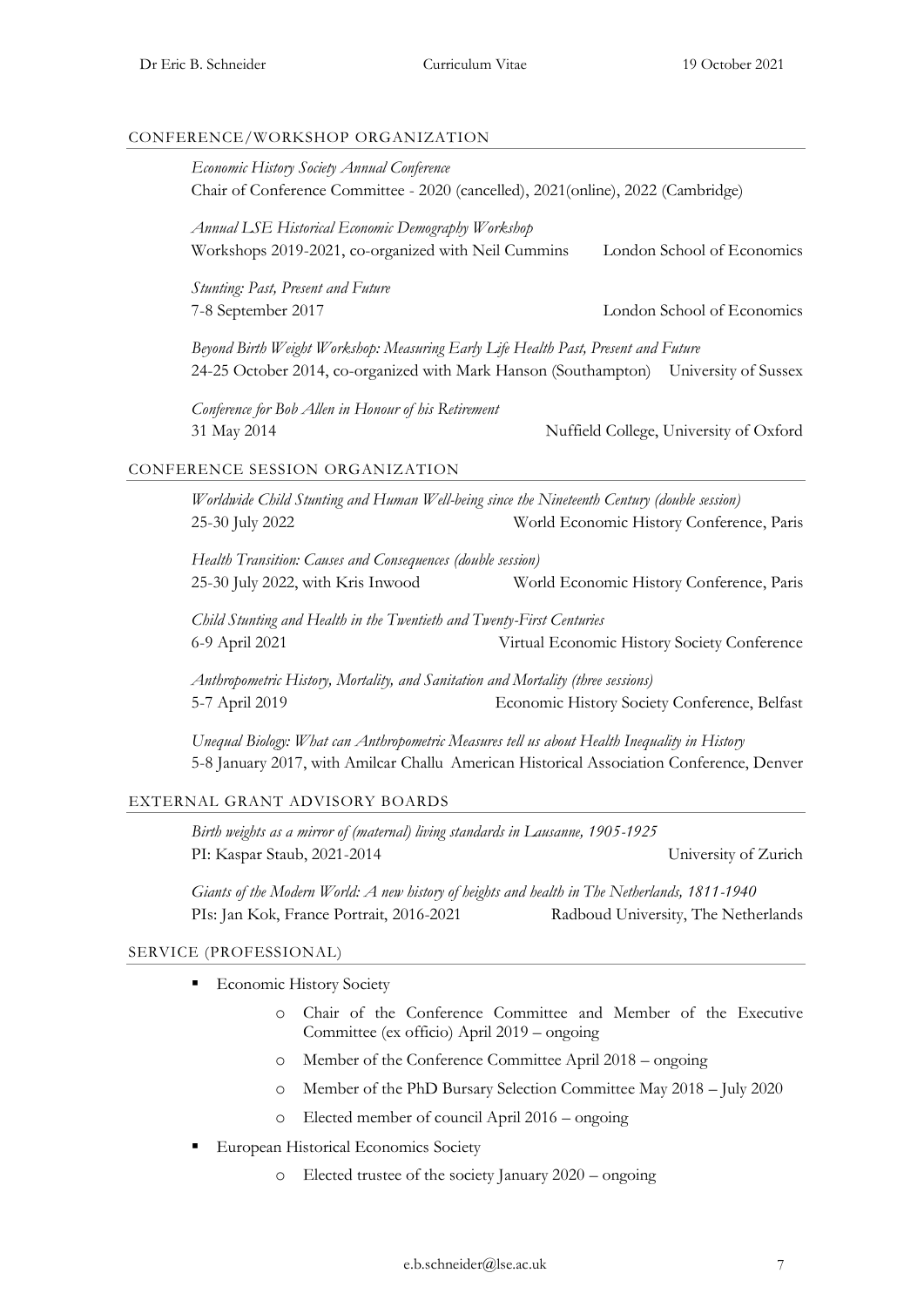#### REFEREEING

*Anthropologischer Anzeiger, Australian Economic History Review, Biodemography and Social Biology, BMJ Global Health, BMJ Open, Childhood in the Past, Cliometrica, Demography, Economic History of Developing Regions, Economic History Review, Economics and Human Biology, Economics of Transition, European Review of Economic History, Explorations in Economic History, History of the Family, International Journal of Obesity, Journal of Demographic Economics, Journal of Economic History, Journal of Law and Economics, Lancet Child & Adolescent Health, Population Studies, Review of Economics and Statistics, Revista de Historia Economica, Scandinavian Economic History Review, Social Science & Medicine*

#### PROFESSIONAL MEMBERSHIPS

- **Economic History Society (UK)**
- European Historical Economics Society
- British Society for Population Studies
- **Economic History Association (USA)**
- Cliometric Society
- American Economic Association

#### SERVICE (LSE)

- Undergraduate Programme Director June 2018 ongoing
- Member of Undergraduate Studies Sub-Committee September 2018 ongoing
- Organiser and Moderator of the LSE Economic History Reading Group October 2019 ongoing
- Chair of the Undergraduate Sub-board of Examiners September 2018 September 2019
- Member of the School Exam Board September 2018 September 2019
- Co-organizer of Departmental Seminar Series 2017-18, 2018-19
- Editor of Economic History Department Working Paper Series 2016 2018
- Member of PhD admissions committee 2017, 2018
- Member of shortlisting committee for departmental hiring autumn 2015 and 2016
- Lectures to prospective students and offer holders 2017, 2018, 2020, 2021
- Proposed and conducted administrative review of new first-year undergraduate course in quantitative methods 2017

#### PHD STUDENTS (LSE)

*Current Students*

- Charlie Udale (since Sept 2019)
- Juliana Jaramillo-Echeverri (since Sept 2018)

*Completed Students* 

David Escamilla-Guerrero (Defended Oct 2019), 'Cliometric Essays on Mexican Migration to the United States', Lecturer (Assistant Professor) in Economics, University of St Andrews